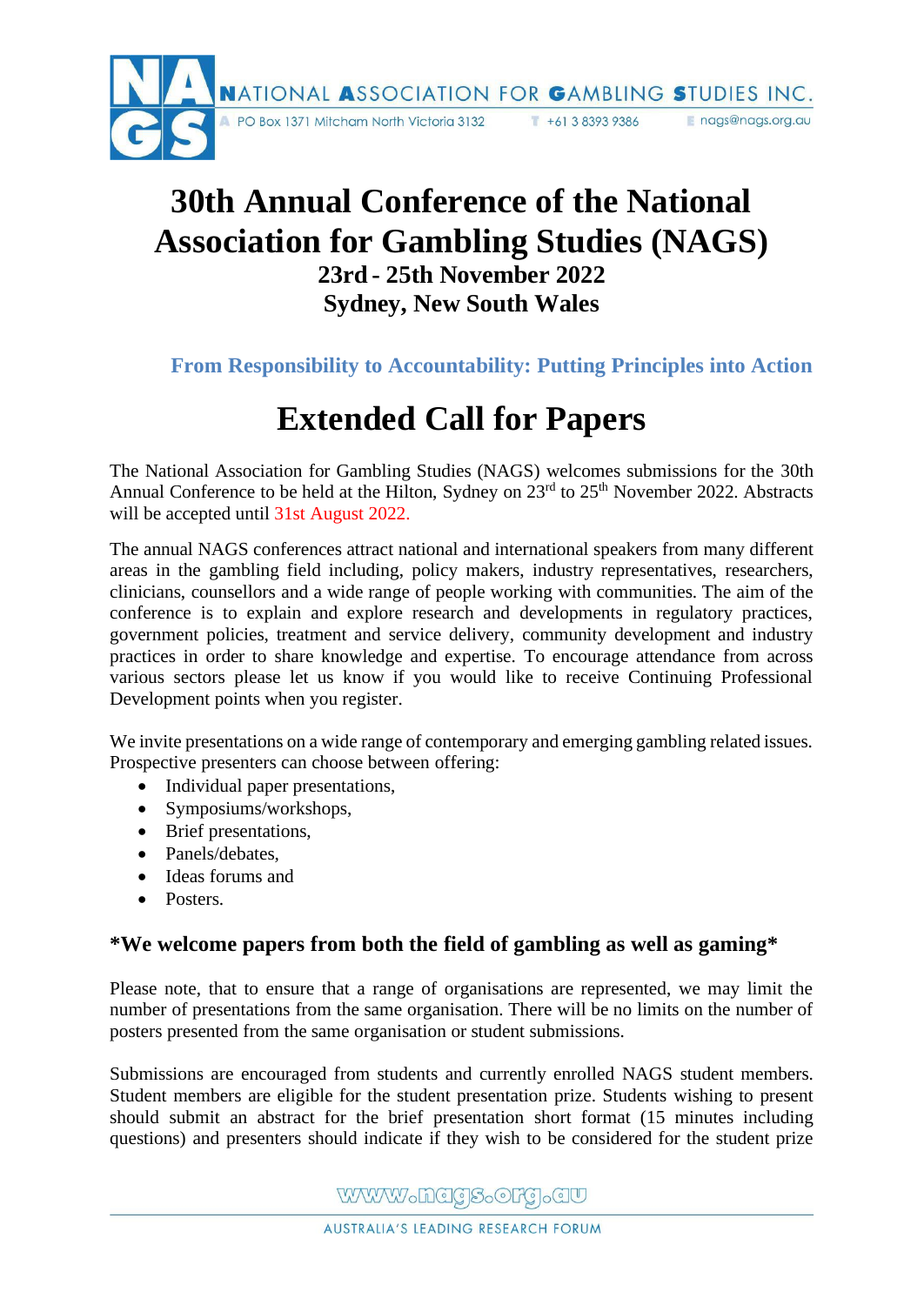

when they submit their abstract. The prize is up to \$5000 to attend an international gamblingrelated conference.

The theme of this year's conference is 'From responsibility to accountability: Putting principles into action' We particularly encourage applications from persons both inside and outside the confines of academic research to address contemporary topics, and to generate discussion of issues affecting players, government, industry and the community.

## **GUIDELINES FOR ALL PROSPECTIVE PRESENTERS**

**ALL** submissions must:

- ♦ Be received electronically to **[conference@nags.org.au](mailto:conference@nags.org.au)**
- ♦ Comply with the instructions as specified below
- ♦ Be received by the extended submission deadline of 31st **August 2022**

The Scientific Program Committee will review all submissions and selection of presentations will be partially determined by its requirement to:

- ♦ Achieve balance in the number of presentations under each theme or topic
- ♦ Limit multiple presentations from the same presenter/institution
- ♦ Ensure the range and diversity of NAGS interests are addressed

The Scientific Program Committee's decision is final, and no correspondence will be entered into. All authors will be notified in as to whether their submission has been accepted by mid-September 2022 or earlier. Any queries should be directed to the conference organising committee at **[conference@nags.org.au](mailto:conference@nags.org.au)**

#### **All presenters are required to fund their own travel and accommodation to the Conference and pay Conference registration fees.**

All presentations will be made available on the NAGS website following the conference, unless specified by the presenter.

#### **TYPES OF SUBMISSIONS ACCEPTED**

#### **1. Individual Presentations**

Coverage of a broad area of contemporary issues related to gambling are invited. Prospective presenters must submit an abstract for consideration as specified below. Usually 20-30 minutes.

#### **2. Symposiums or Workshops**

As an alternative to the above individual presentations, we invite prospective delegates to submit a symposium presentation. It is anticipated that a symposium or workshop would run across a 60 or 90-minute session and would involve a group of presentations (e.g. 3-4) around a theme. Please indicate the length of time that is preferred, although the symposium length will be determined by the Scientific Program Committee.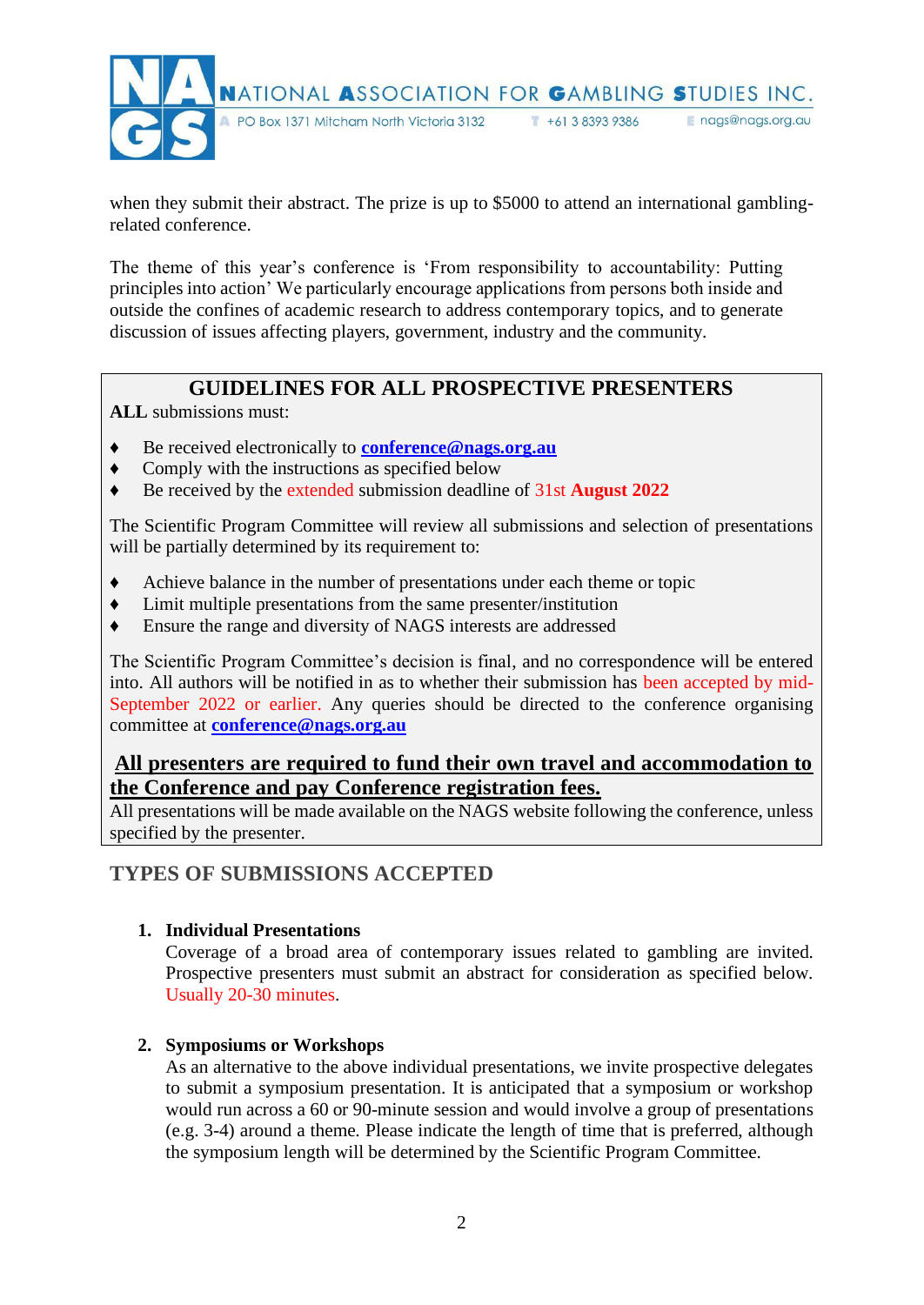

To streamline submission processes, please provide a title and nominate a chairperson. The chairperson will be expected to submit an abstract on behalf of all presenters. The chair will be notified whether the symposium or workshop has been accepted. All speakers must be identified and confirmed at the time of submission.

#### **3. Brief presentation and Ideas forum/Student presentations**

Brief presentations are anticipated to run for 10 minutes followed by 5 minutes question time.

New and innovative ideas and thoughts to generate discussion are encouraged. This style of presentation may be appropriate for a small piece of research, pilot data or a theoretical paper.

A full abstract of the presentation is required. Use of audio-visual aids may be available but not encouraged.

#### **4. Panel discussions & debates**

One or more 60/90-minute sessions will be reserved for panel discussions or debates on a specific topic proposed by delegates. Submissions under this category need to be complete, i.e. delegates need to nominate a topic of discussion/debate and provide a full panel of three to five delegates who have agreed to talk on the topic for the session. Submissions also need to nominate a chair or moderator for the panel.

NAGS encourage panel discussions and debates on topics which are current and/or controversial and which reflect the range and diversity of the Association's interests. It is expected that nominated panel members have the relevant expertise/experience to talk on the topic with professionalism and purpose. Please note that the time allocated to this session will be determined by the Scientific Program Committee.

All abstracts should be submitted in accordance with the **Submission Guidelines** below. Submissions not accepted as papers may be invited to be presented as a poster.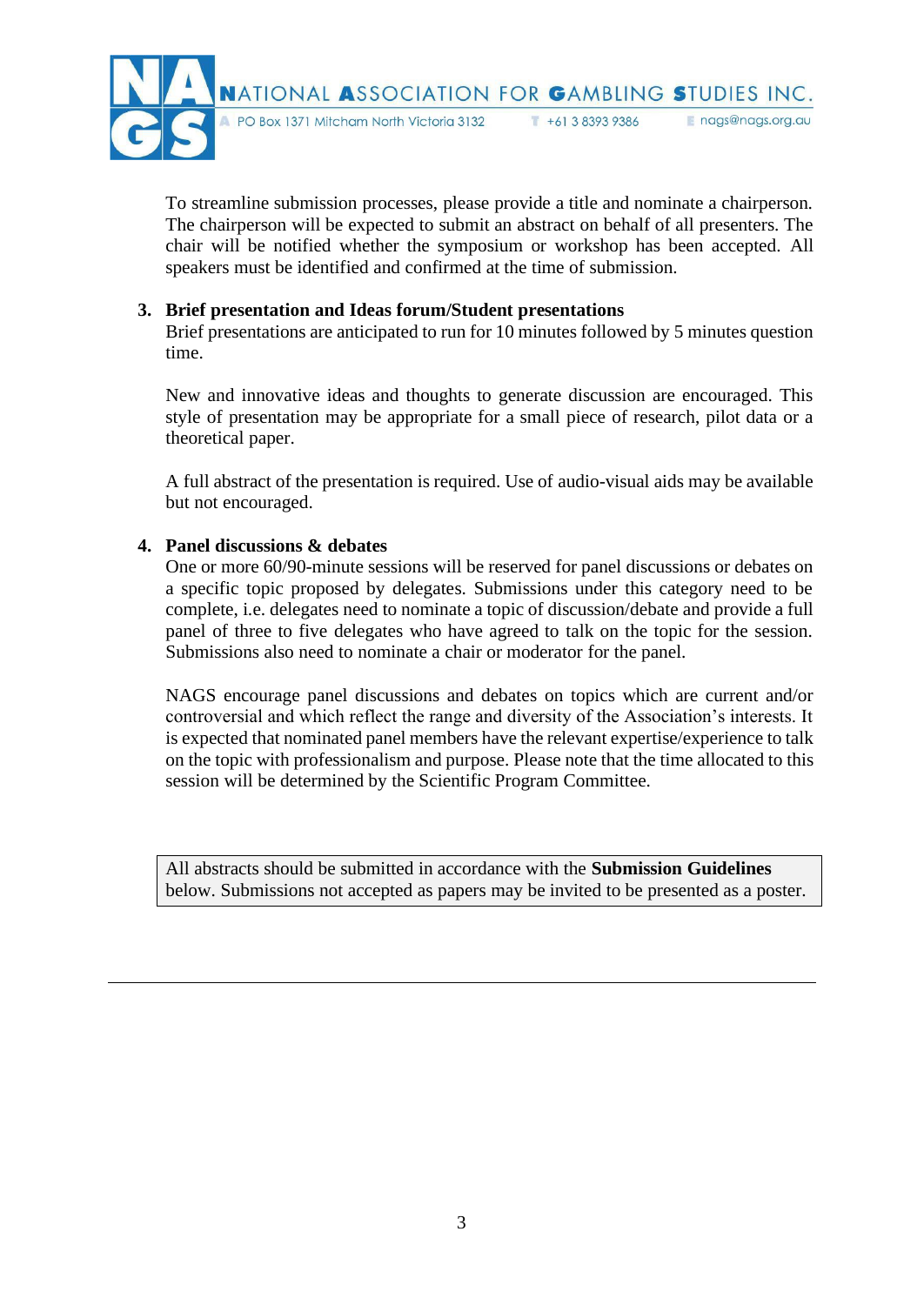

## **SUBMISSION GUIDELINES**

Your submission must be in the form of an electronic Word document formatted in Times New Roman single spaced 12 font, justified text, no indents, a single line space between paragraphs and include:

- Title of Paper (14 font, uppercase, bold)
- All authors listed with presenting author underlined
- Contact details of the presenting author including title, position, organisation, postal address, email, and telephone
- Abstract of 250 words or less
- A clear statement of the implications of the material to be presented and how it aligns with the Conference theme, i.e., the 'so-what?' of the presentation (50 words maximum)
- 50-word (max) biography of presenting author
- Please indicate clearly at the top of the abstract whether your presentation is a **Paper presentation, Symposium or Workshop, Brief presentation, Panel/Debate or Poster**
- Please include a statement if you wish to be considered for the student presentation award
- Unless specified otherwise, all presentations will be included on the NAGS Conference website
- A laptop computer and projector will be made available for all presentations. If additional audio/visual requirements are required, this must be specified and arranged with the Conference organisers

## **SUBMISSION SELECTION CRITERIA**

#### **Submissions will be evaluated with consideration to the extent to which they:**

- Are written with clarity and coherence
- Reflect new and innovative thought on a topic
- Contribute to innovative practices
- Reflect work to a scientific, scholarly and/or professional standard
- Include implications likely to be effective in enhancing participants' knowledge

Special consideration will also be given to papers that are from authors eligible for the NAGS Student Presentation Award (*see further for eligibility requirements).*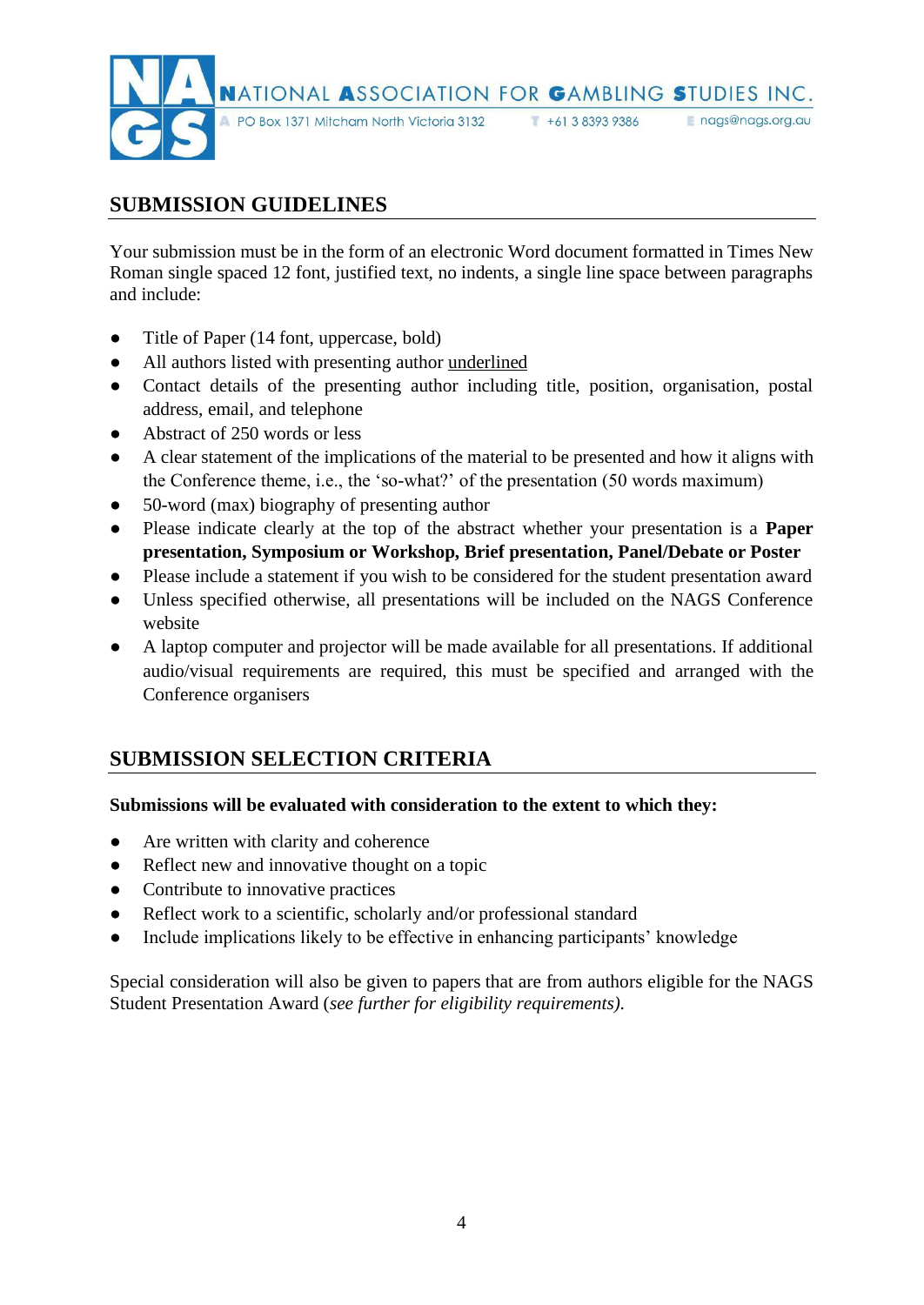

## **ABOUT NAGS**

NAGS is Australia's leading forum on gambling - providing opportunities for open and respectful discussion and encouraging all participants to share their knowledge, expertise and opinions.

The Association is a not-for-profit, self-funding organisation that, as a body, has no opinions or biases in the gambling debate, however individual members of the Association hold a diverse range of views.

The NAGS Annual Conference is an excellent medium for knowledge sharing, networking with colleagues and exploring opportunities for discussion and collaboration with all other stakeholders in the gambling domain.

The objectives of the Association are:

- To promote, conduct, commission, develop and coordinate opportunities for research into gambling and activities associated with gambling.
- To act as an agent for the collection and dissemination of information and data related to gambling and associated activities.
- To develop, encourage and provide improved research standards and better facilities for research and analysis so as to assist and encourage members to achieve improved research skills; and
- To further knowledge and understanding of gambling and gambling related issues in the community.

## **NAGS FINANCIAL SUPPORT / SPONSORSHIP**

NAGS derives its funding from member fees and conference proceeds. NAGS seeks conference sponsorship from all stakeholders as a means of minimising registrant costs – particularly as these relate to the funding of meals and social events – in order to enhance the accessibility and affordability of the conference for all.

Sponsorship is accepted only in accordance with NAGS policy that:

- (i) funds cannot influence conference program content or choice of speakers; and
- (ii) NAGS does not promote commercial gambling products/services or any special interest group agenda.

For further information please contact us to request a copy of the NAGS Sponsorship Guidelines (**[nags@nags.org.au](mailto:nags@nags.org.au)**).